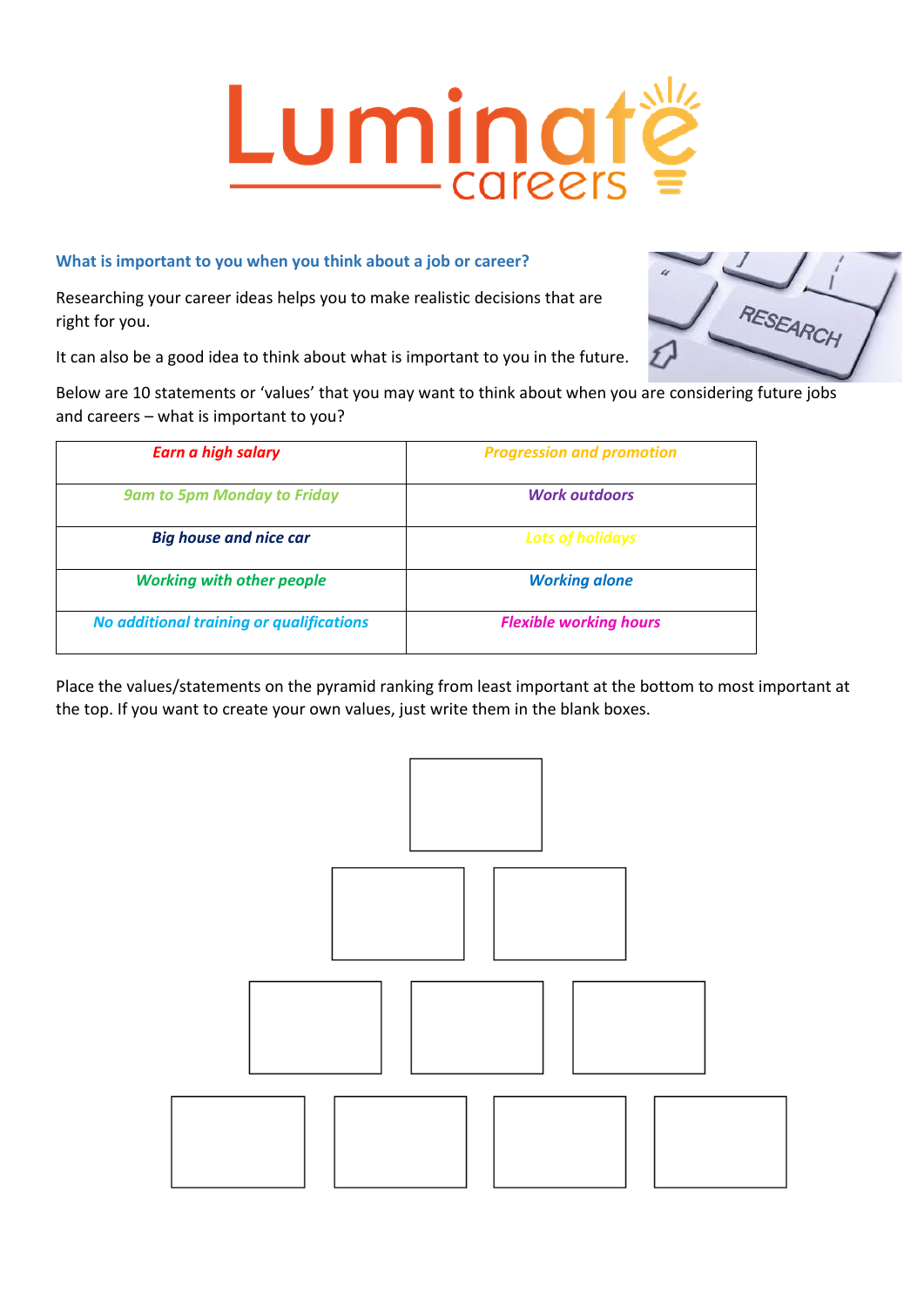Once you have completed your pyramid, research your career ideas using the explore careers section at <https://nationalcareers.service.gov.uk/explore-careers> to see if the career matches up to your values.

There are also personality quizzes that you can take to get an idea of the type of jobs that may suit your personality. It may not be very accurate as it is just a computer but it can be a good starting point!

| www.unifrog.org (your school must have an account)                                                                                                                                                                              |  |  |
|---------------------------------------------------------------------------------------------------------------------------------------------------------------------------------------------------------------------------------|--|--|
| (1) Take the Quiz (2) Explore careers                                                                                                                                                                                           |  |  |
| Unifrog personality quiz<br>We've tested this quiz on our colleagues and friends, and now we're ready for you to try it! More<br>people taking it means we can make it even better.                                             |  |  |
| Q Explore careers<br><b><i>C</i></b> Fast and easy<br>A Be yourself                                                                                                                                                             |  |  |
| There are 56 questions, and you'll be<br>Answer honestly, and try to use the<br>Explore careers commonly associated<br>done in less than 12 minutes.<br>neutral option as little as possible.<br>with your personality type(s). |  |  |
|                                                                                                                                                                                                                                 |  |  |
|                                                                                                                                                                                                                                 |  |  |
|                                                                                                                                                                                                                                 |  |  |
| I keep my room neat                                                                                                                                                                                                             |  |  |
|                                                                                                                                                                                                                                 |  |  |

After you have completed the quiz you can then use the sites to research different careers/jobs and pathways.

#### **What do you need to do next?**

**If you are in Year 11 and you haven't already planned what you are doing after year 11 has finished you do need to think about your next steps.** The main options after year 11 are:

• **6 th Form**

At your school or another school. Most of the application dates for this option have already closed, however there is the chance that you will be able to apply once you have your GCSE results.

• **College**

There are a number of Colleges in and around Derbyshire, Nottingham and Burton. They offer courses to suit all abilities. You could choose to do a course to get you ready for a specific job such as motor vehicle or child care. Alternatively, you could go down the academic route and study general subjects via A Levels. Some colleges are also offer new courses called T Levels – these are equivalent to 3 A levels and have been designed by business and education to offer industry placements. See the following website for lots more information <https://www.tlevels.gov.uk/students>

#### • **Apprenticeship**

An apprenticeship combines on-the-job training with study. It is a way of training for a trade or profession. You learn, work towards qualifications, gain work experience and get paid. Apprenticeships are available across a wide range of industry sectors. These include: business administration, ICT, motor vehicle, engineering, childcare and hairdressing. To find out more about apprenticeships and what is expected when you apply please watch <https://www.youtube.com/watch?v=7IqFUxSLufw> To register for vacancies, use this website [www.gov.uk/apply-apprenticeship](http://www.gov.uk/apply-apprenticeship)